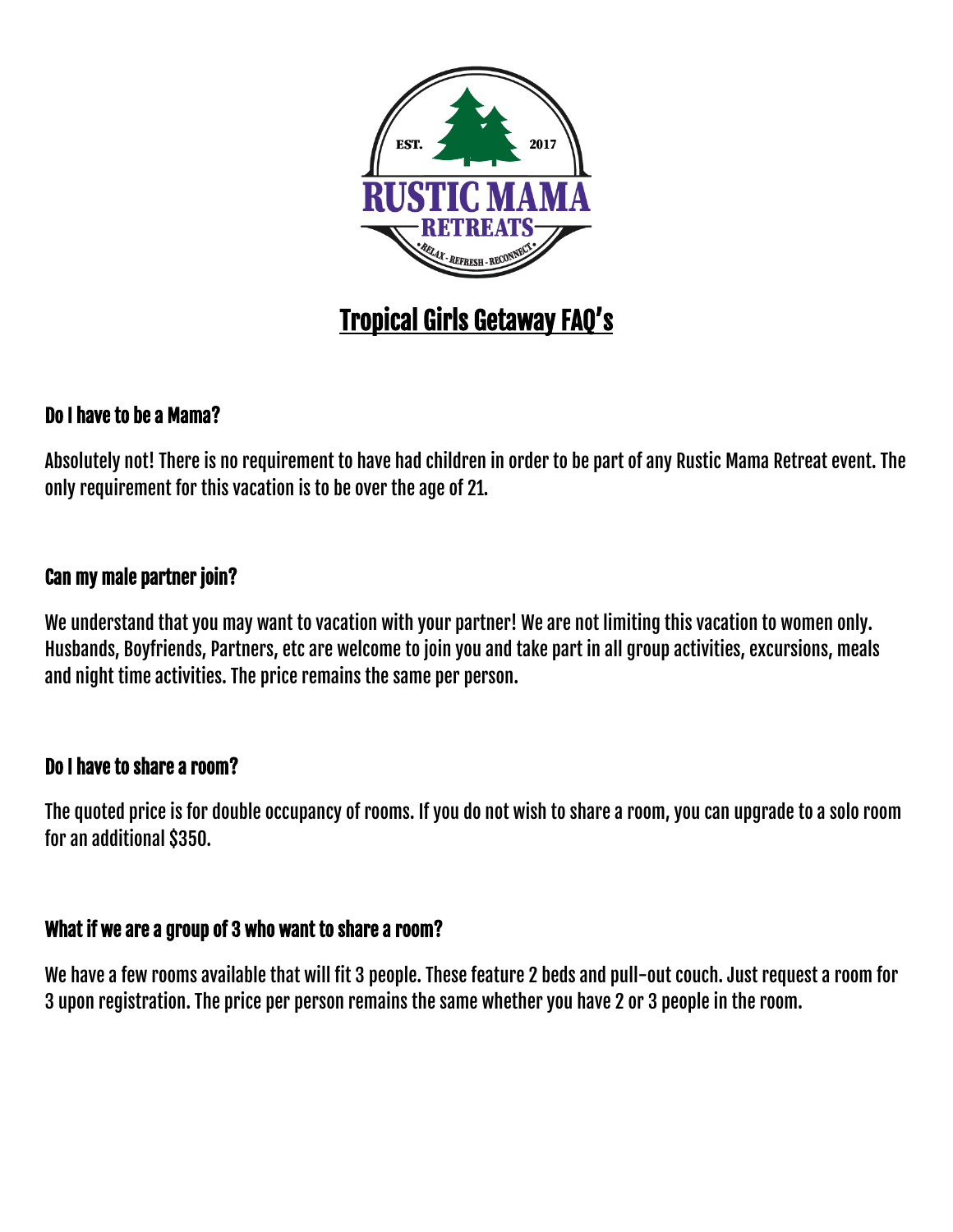# What Airline is it? What time is the flight and how long is it?

We will be traveling on Sunwing Airlines out of Pearson Airport. The flight will leave Toronto and is roughly 4 hrs long. Flight schedules are yet to be announced, but we will update you as soon as it becomes available. Make sure you arrive at the airport at LEAST 3 hrs before your scheduled departure time. Check in can take some time and we want to make sure we meet everyone at the gate before boarding to get you your wrist bracelets.

## Is airport parking included?

Parking at Pearson airport is not included in your registration. There are several parking lots nearby the airport for a variety of rates. If you are parking off site, be sure to leave additional time to arrive at the airport check-in as delays can occur. We will likely be able to provide discounted parking vouchers at Park n' fly closer to the trip date. If you need to book a hotel for the night before departure, we have arranged for a week of free parking if you stay at the Holiday Inn. Email [rusticmamaretreats@gmail.com](mailto:rusticmamaretreats@gmail.com) for more info.

# Can I fly out of another airport?

If you are unable to make it to Pearson Airport and wish to fly from another area of the country, you can contact us at [rusticmamaretreats@gmail.com](mailto:rusticmamaretreats@gmail.com) and get a quote to fly out of another airport, however there may be an additional costs associated with this.

### What if I only want to go for 5 days?

The package includes airfare and accommodations based on 7 days. There is no 5 day option available as part of this group retreat.

### Do you offer a payment plan?

Absolutely! We want to make this affordable for everyone. \$300 is due upon registration, but once you are registered we can set up weekly, bi-weekly or monthly payment plans for the balance to make sure you are paid in full before the deadline.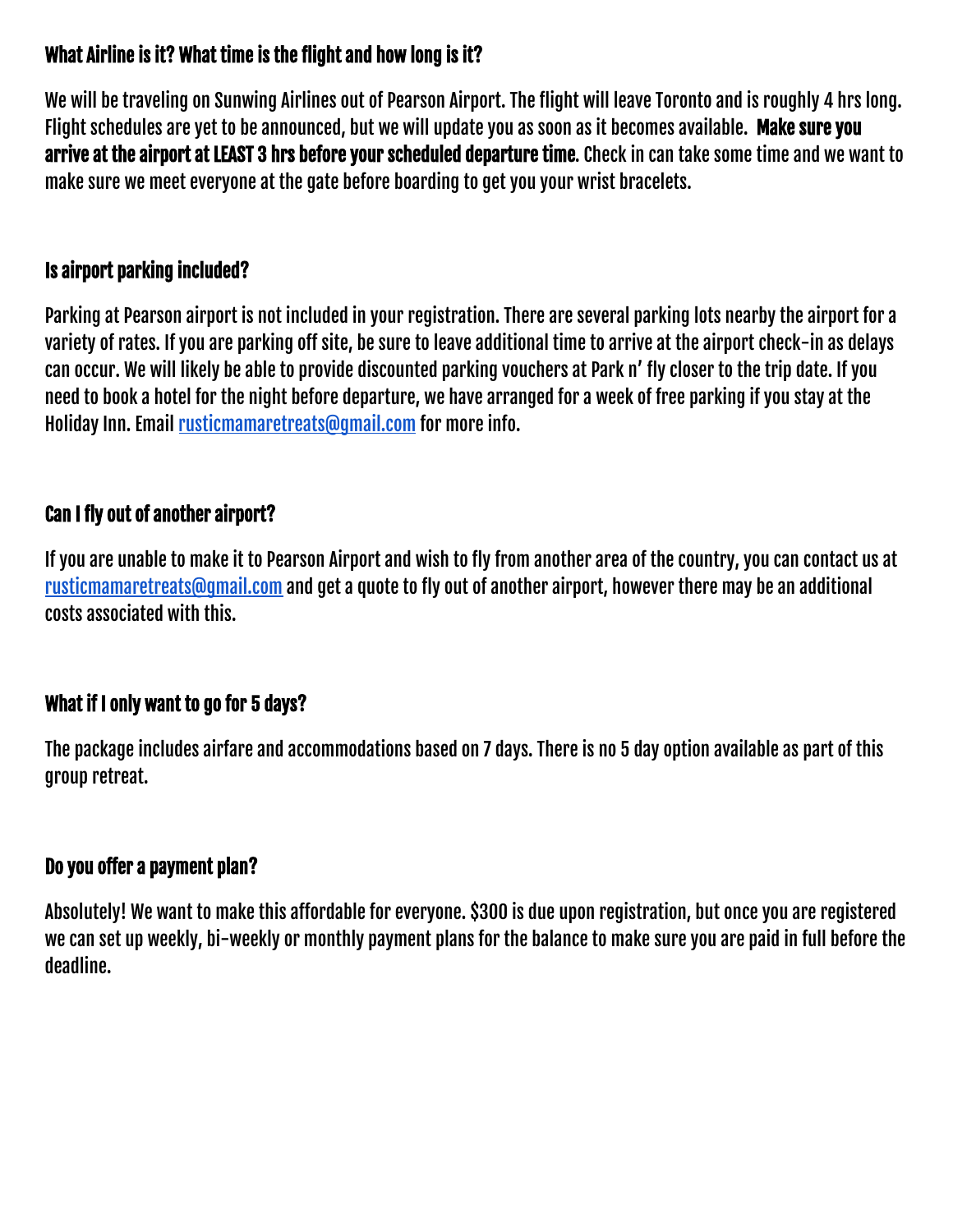## What is the cancellation policy?

Your \$300 deposit registration fee is non-refundable. Final payment is due September 15th 2022.

Any payments made before September 15th, 2022 above and beyond the deposit amount are 100% refundable. (minus a \$100 cancellation fee)

From September 15th to November 15th,2022 all funds above and beyond the deposit are 50% refundable. (minus a \$100 cancellation fee)

As of November 1st, 2022, the entire trip is non-refundable.

## Do you offer travel insurance?

Of course we do. As part of your registration you will be asked if you want to add Travel Insurance. You can do so easily through Murdoch Travel at the time of registration. We highly recommend adding insurance given the state of the world we currently live in (COVID). You are also welcome to purchase travel insurance through any other company you wish. Sometimes your credit cards may even offer this option if you use it to book your trip. Information on the travel insurance available through Murdoch Travel can be found here - http://murdochtravel.ca/insurance

### What travel documents do I need?

You need to have a valid Passport to travel to the Dominican Republic (valid for a minimum of 6 months after the date of arrival in the Dominican Republic) as well as proof of Covid vaccination. More information will be provided close to the date in case of changes in the rules that may occur.

### Do I need to be vaccinated? What about masks?

Currently the Canadian Government requires all air travelers to be fully vaccinated (2 doses) and provide proof of vaccination. Masks must be worn in the Canadian Airport and on your flight the entire time. The Dominican Republic does not currently require the use of masks outside the airport. If this changes, we will update you.

### What currency do I need to bring?

It is recommended that you bring roughly \$60-100 USD in cash. \$20 USD cash departure tax is required to leave the Dominican airport, then get the remaining amount in \$5 and \$1 USD bills for tipping (if you choose to tip). More \$1's than \$5's is recommended.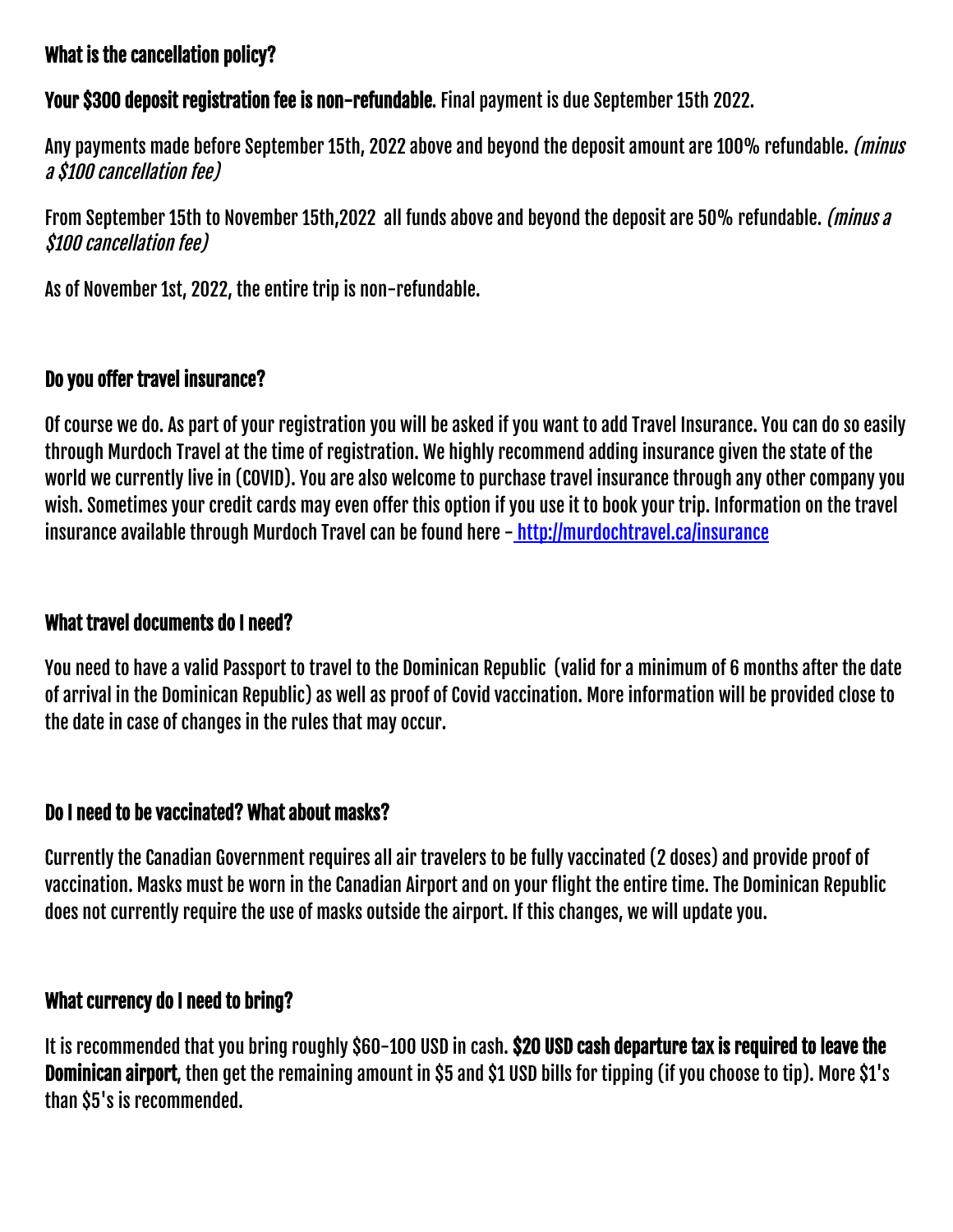# Is tipping included?

Tipping is included in your fees. Tipping is not expected at the resort, however often people choose to tip bartenders, restaurant servers and housekeepers \$1 USD or so throughout the day, but this is not mandatory and is a personal decision.

#### Are there any hidden fees?

No! The only fees not included in this package are any parking fees/transportation fees at Pearson Airport and the \$20 USD cash exit fee required to leave the Dominican airport. If you choose to do any shopping or tip at the resort, those funds are your responsibility, but everything else is included in your package.

#### What if I don't want to do excursions?

If you don't wish to participate in the excursions that is completely fine. However, the packaged price can not be separated and the amount due would remain the same whether you choose to attend the excursions or not.

#### What do I need to pack?

Don't worry! A suggested packing list will be sent to you along with a full schedule approximately 2 months before the Getaway date. You'll know exactly what to expect.

#### What happens once I register?

First, smile your biggest smile knowing you are headed on one epic vacation with some incredible people! Then in the months leading up to the Getaway you will be added to a private Facebook group with all the other guests heading on vacation with you so you can get to know them. Rustic Mama Retreats will be in contact via email, sharing lots of information on what to expect, tips for making the airport experience as smooth as possible, sharing a packing list and full itinerary and so much more! Remember, this is all planned for you, so just relax, pack your bags and get ready for a week of fun and sun!

Once you register, Murdoch travel will send you an official invoice that will require your approval to process.

### Can I register if I don't have a passport yet?

You can, and then provide passport details once you get it. However if it does not arrive in time, there is nothing that can be done and you will forfeit your booking.